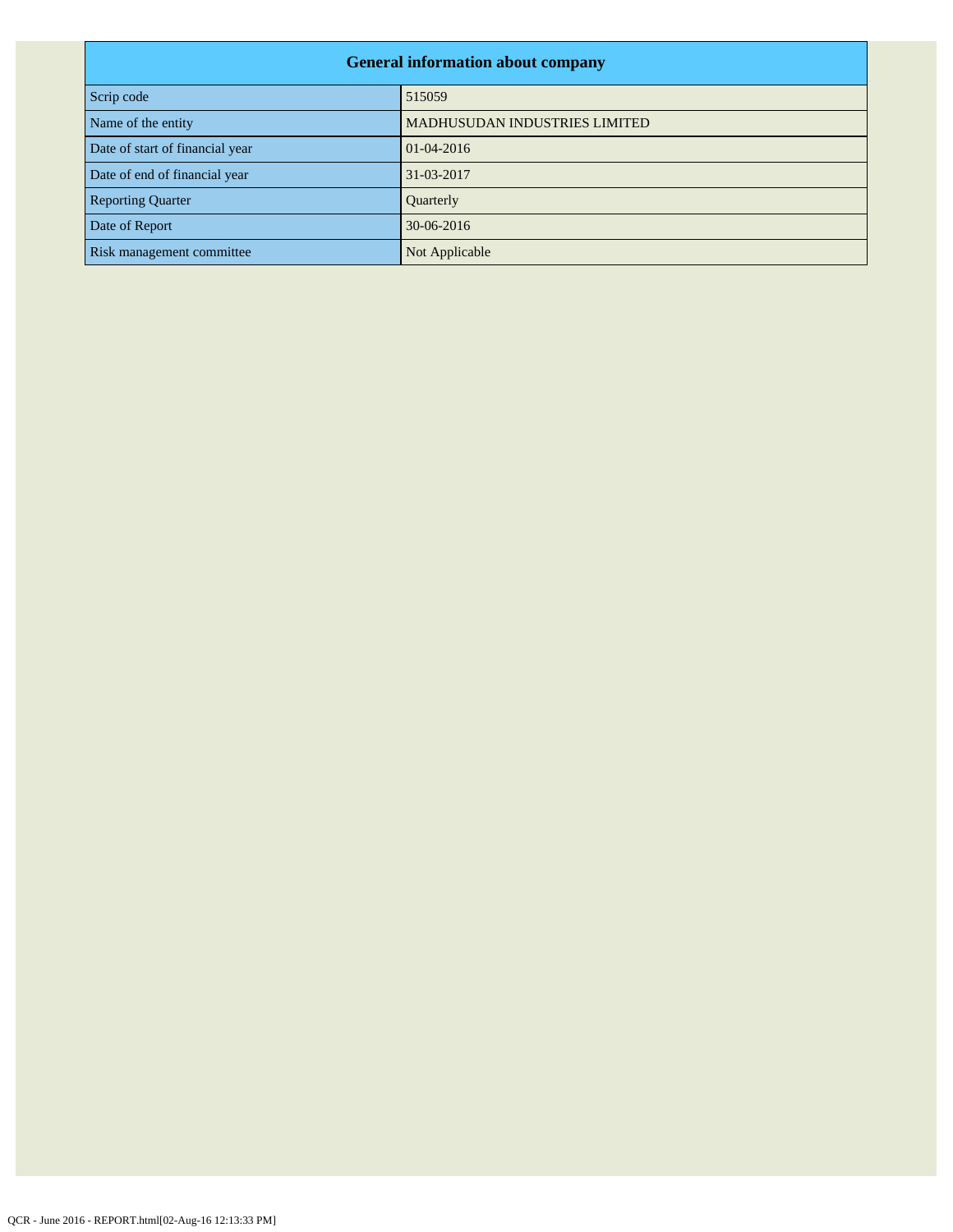|                | <b>Annexure I</b>                                                                                                                                                                                                                                                                                                                                                                                                                                                                        |                                    |            |          |                                                              |                                                                                                           |                                                                                                                                                 |                                                                      |    |              |                |                |  |
|----------------|------------------------------------------------------------------------------------------------------------------------------------------------------------------------------------------------------------------------------------------------------------------------------------------------------------------------------------------------------------------------------------------------------------------------------------------------------------------------------------------|------------------------------------|------------|----------|--------------------------------------------------------------|-----------------------------------------------------------------------------------------------------------|-------------------------------------------------------------------------------------------------------------------------------------------------|----------------------------------------------------------------------|----|--------------|----------------|----------------|--|
|                | Annexure I to be submitted by listed entity on quarterly basis                                                                                                                                                                                                                                                                                                                                                                                                                           |                                    |            |          |                                                              |                                                                                                           |                                                                                                                                                 |                                                                      |    |              |                |                |  |
|                |                                                                                                                                                                                                                                                                                                                                                                                                                                                                                          |                                    |            |          |                                                              |                                                                                                           |                                                                                                                                                 | <b>I. Composition of Board of Directors</b>                          |    |              |                |                |  |
|                |                                                                                                                                                                                                                                                                                                                                                                                                                                                                                          |                                    |            |          |                                                              |                                                                                                           |                                                                                                                                                 | Disclosure of notes on composition of board of directors explanatory |    |              |                |                |  |
| Sr             | Is there any change in composition of board of directors compare to previous quarter<br>No of<br>Directorship<br>Date of<br>Tenure<br>Title<br>Category 2<br>$\sigma$ f<br>in listed<br>Category<br>appointment<br>Category 1<br>Date of<br>(Mr)<br><b>DIN</b><br>Name of the Director<br>PAN<br>$3$ of<br>entities<br>of<br>in the<br>director<br>of directors<br>cessation<br>directors<br>including<br>directors<br>current<br>(in<br>Ms)<br>this listed<br>months)<br>term<br>entity |                                    |            |          |                                                              | Number of<br>memberships<br>in Audit/<br>Stakeholder<br>Commitee(s)<br>including<br>this listed<br>entity | No of post<br>of<br>Chairperson<br>in Audit/<br>Stakeholder<br>Committee<br>held in<br>listed<br>entities<br>including<br>this listed<br>entity | <b>Notes</b>                                                         |    |              |                |                |  |
| $\mathbf{1}$   | Mr                                                                                                                                                                                                                                                                                                                                                                                                                                                                                       | <b>RAJESH B. SHAH</b>              | AHBPS5370B | 00607602 | Non-<br>Executive -<br>Independent<br>Director               | Not<br>Applicable                                                                                         |                                                                                                                                                 | 26-09-2014                                                           | 60 | $\mathbf{1}$ | $\mathbf{1}$   | 1              |  |
| $\overline{2}$ | Mr                                                                                                                                                                                                                                                                                                                                                                                                                                                                                       | <b>SANWARMAL</b><br><b>AGARWAL</b> | ACTPA8130C | 00607627 | Non-<br>Executive -<br><b>Non</b><br>Independent<br>Director | Not<br>Applicable                                                                                         |                                                                                                                                                 | 07-08-2006                                                           |    |              | $\overline{c}$ | $\overline{0}$ |  |
| 3              | Mr                                                                                                                                                                                                                                                                                                                                                                                                                                                                                       | P. K.<br><b>SHAHSHIDHARAN</b>      | AGVPS1286R | 06506263 | Non-<br>Executive -<br>Non<br>Independent<br>Director        | Not<br>Applicable                                                                                         |                                                                                                                                                 | 26-02-2013                                                           |    | 1            | $\mathbf{1}$   | $\overline{0}$ |  |
| $\overline{4}$ | Mr                                                                                                                                                                                                                                                                                                                                                                                                                                                                                       | P. C. SURANA                       | ANFPS9450C | 06508125 | Non-<br>Executive -<br>Independent<br>Director               | <b>Not</b><br>Applicable                                                                                  |                                                                                                                                                 | 26-09-2014                                                           | 60 | 1            | $\overline{2}$ | 1              |  |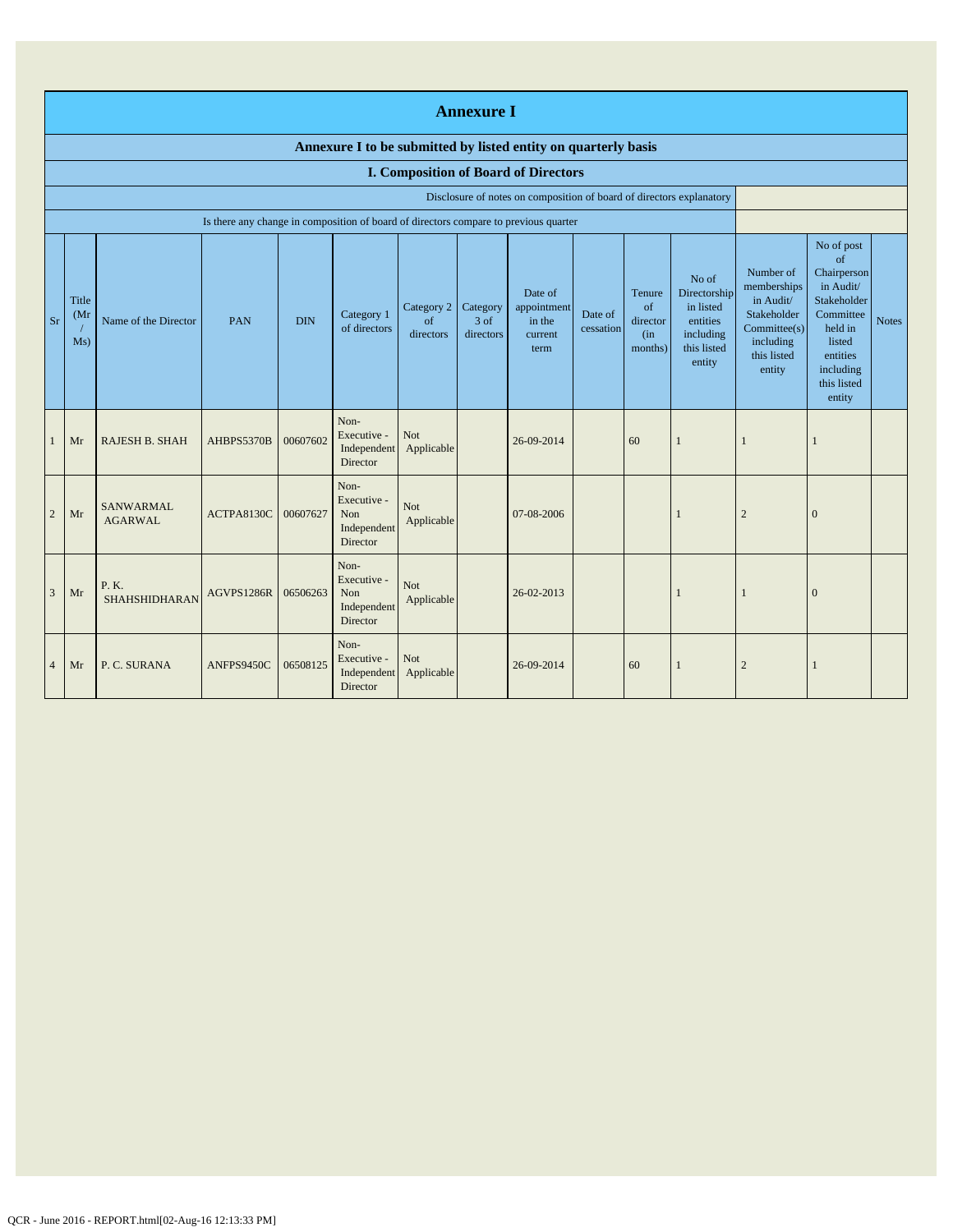|                | <b>Annexure I</b><br>Annexure I to be submitted by listed entity on quarterly basis |                                |                     |            |                                                |                                          |                                 |                                                     |                      |                                            |                                                                                      |                                                                                                           |                                                                                                                                                            |              |
|----------------|-------------------------------------------------------------------------------------|--------------------------------|---------------------|------------|------------------------------------------------|------------------------------------------|---------------------------------|-----------------------------------------------------|----------------------|--------------------------------------------|--------------------------------------------------------------------------------------|-----------------------------------------------------------------------------------------------------------|------------------------------------------------------------------------------------------------------------------------------------------------------------|--------------|
|                |                                                                                     |                                |                     |            |                                                |                                          |                                 | <b>I. Composition of Board of Directors</b>         |                      |                                            |                                                                                      |                                                                                                           |                                                                                                                                                            |              |
| <b>Sr</b>      | Title<br>(Mr<br>Ms)                                                                 | Name of the<br>Director        | PAN                 | <b>DIN</b> | Category 1<br>of directors                     | Category 2<br><sub>of</sub><br>directors | Category<br>$3$ of<br>directors | Date of<br>appointment<br>in the<br>current<br>term | Date of<br>cessation | Tenure<br>of<br>director<br>(in<br>months) | No of<br>Directorship<br>in listed<br>entities<br>including<br>this listed<br>entity | Number of<br>memberships<br>in Audit/<br>Stakeholder<br>Commitee(s)<br>including<br>this listed<br>entity | No of post<br><sub>of</sub><br>Chairperson<br>in Audit/<br>Stakeholder<br>Committee<br>held in<br>listed<br>entities<br>including<br>this listed<br>entity | <b>Notes</b> |
| $\overline{5}$ | <b>Mrs</b>                                                                          | <b>RUTVA</b><br><b>ACHARYA</b> | AFXPA6048L 06933478 |            | Non-<br>Executive -<br>Independent<br>Director | Not<br>Applicable                        |                                 | 26-09-2014                                          |                      | 60                                         |                                                                                      | $\overline{2}$                                                                                            | $\bf{0}$                                                                                                                                                   |              |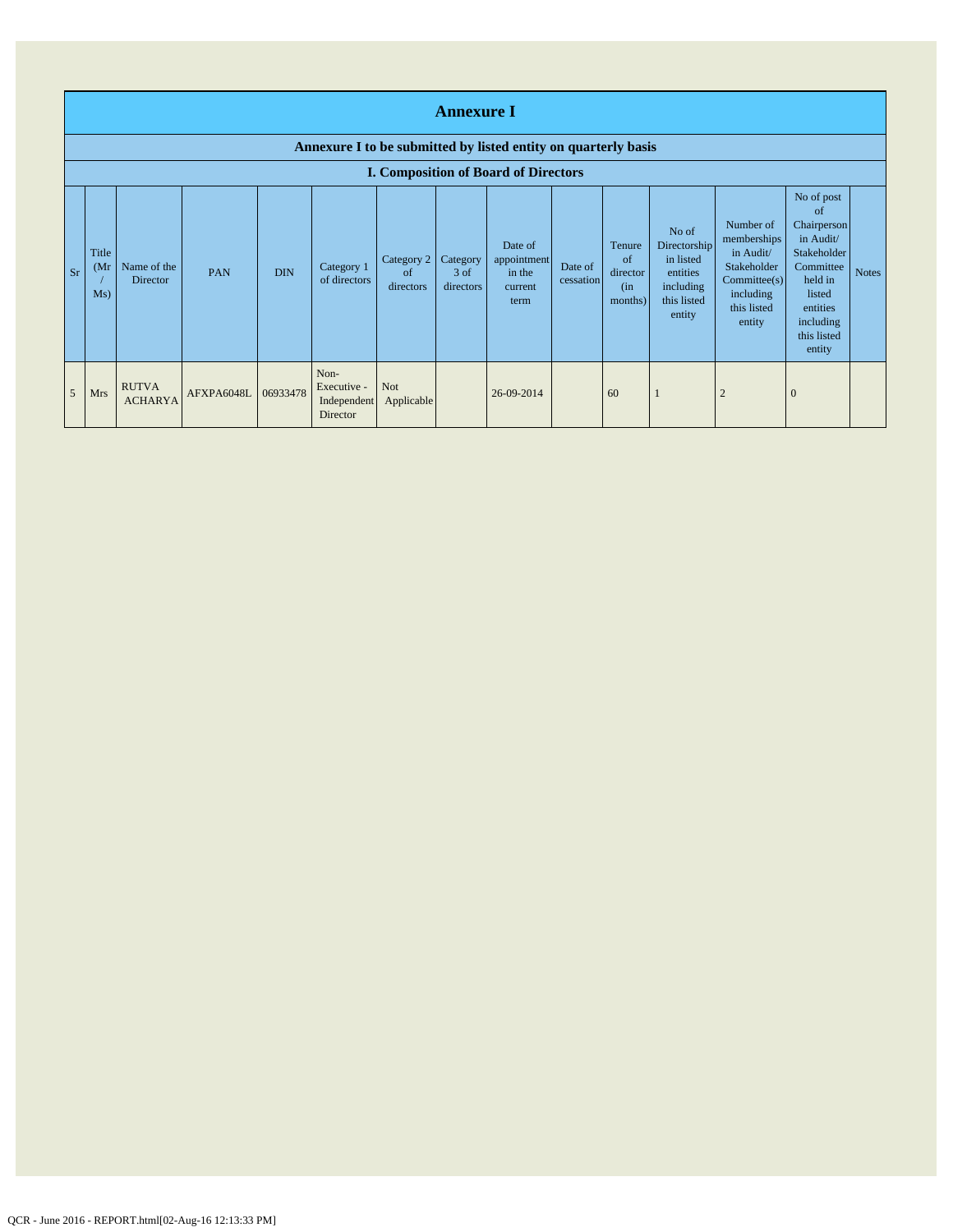|                | <b>Annexure 1</b>                                            |                                    |                                                                              |                            |                            |  |  |  |  |
|----------------|--------------------------------------------------------------|------------------------------------|------------------------------------------------------------------------------|----------------------------|----------------------------|--|--|--|--|
|                | <b>II. Composition of Committees</b>                         |                                    |                                                                              |                            |                            |  |  |  |  |
|                | Disclosure of notes on composition of committees explanatory |                                    |                                                                              |                            |                            |  |  |  |  |
|                |                                                              |                                    | Is there any change in composition of committees compare to previous quarter |                            |                            |  |  |  |  |
| <b>Sr</b>      | Name Of Committee                                            | Name of Committee<br>members       | Category 1 of directors                                                      | Category 2 of<br>directors | Name of other<br>committee |  |  |  |  |
| $\mathbf{1}$   | <b>Audit Committee</b>                                       | <b>RAJESH B. SHAH</b>              | Non-Executive - Independent<br>Director                                      | Chairperson                |                            |  |  |  |  |
| $\overline{2}$ | <b>Audit Committee</b>                                       | P. C. SURANA                       | Non-Executive - Independent<br><b>Director</b>                               | Member                     |                            |  |  |  |  |
| 3              | <b>Audit Committee</b>                                       | <b>SANWARMAL</b><br><b>AGARWAL</b> | Non-Executive - Non<br><b>Independent Director</b>                           | Member                     |                            |  |  |  |  |
| $\overline{4}$ | <b>Audit Committee</b>                                       | RUTVA ACHARYA                      | Non-Executive - Independent<br><b>Director</b>                               | Member                     |                            |  |  |  |  |
| 5              | Nomination and remuneration<br>committee                     | <b>RAJESH B. SHAH</b>              | Non-Executive - Independent<br><b>Director</b>                               | Chairperson                |                            |  |  |  |  |
| 6              | Nomination and remuneration<br>committee                     | P. C. SURANA                       | Non-Executive - Independent<br><b>Director</b>                               | Member                     |                            |  |  |  |  |
| $\overline{7}$ | Nomination and remuneration<br>committee                     | SANWARMAL<br><b>AGARWAL</b>        | Non-Executive - Non<br><b>Independent Director</b>                           | Member                     |                            |  |  |  |  |
| 8              | Nomination and remuneration<br>committee                     | <b>RUTVA ACHARYA</b>               | Non-Executive - Independent<br><b>Director</b>                               | Member                     |                            |  |  |  |  |
| 9              | <b>Stakeholders Relationship</b><br>Committee                | P. C. SURANA                       | Non-Executive - Independent<br>Director                                      | Chairperson                |                            |  |  |  |  |
| 10             | <b>Stakeholders Relationship</b><br>Committee                | <b>SANWARMAL</b><br><b>AGARWAL</b> | Non-Executive - Non<br><b>Independent Director</b>                           | Member                     |                            |  |  |  |  |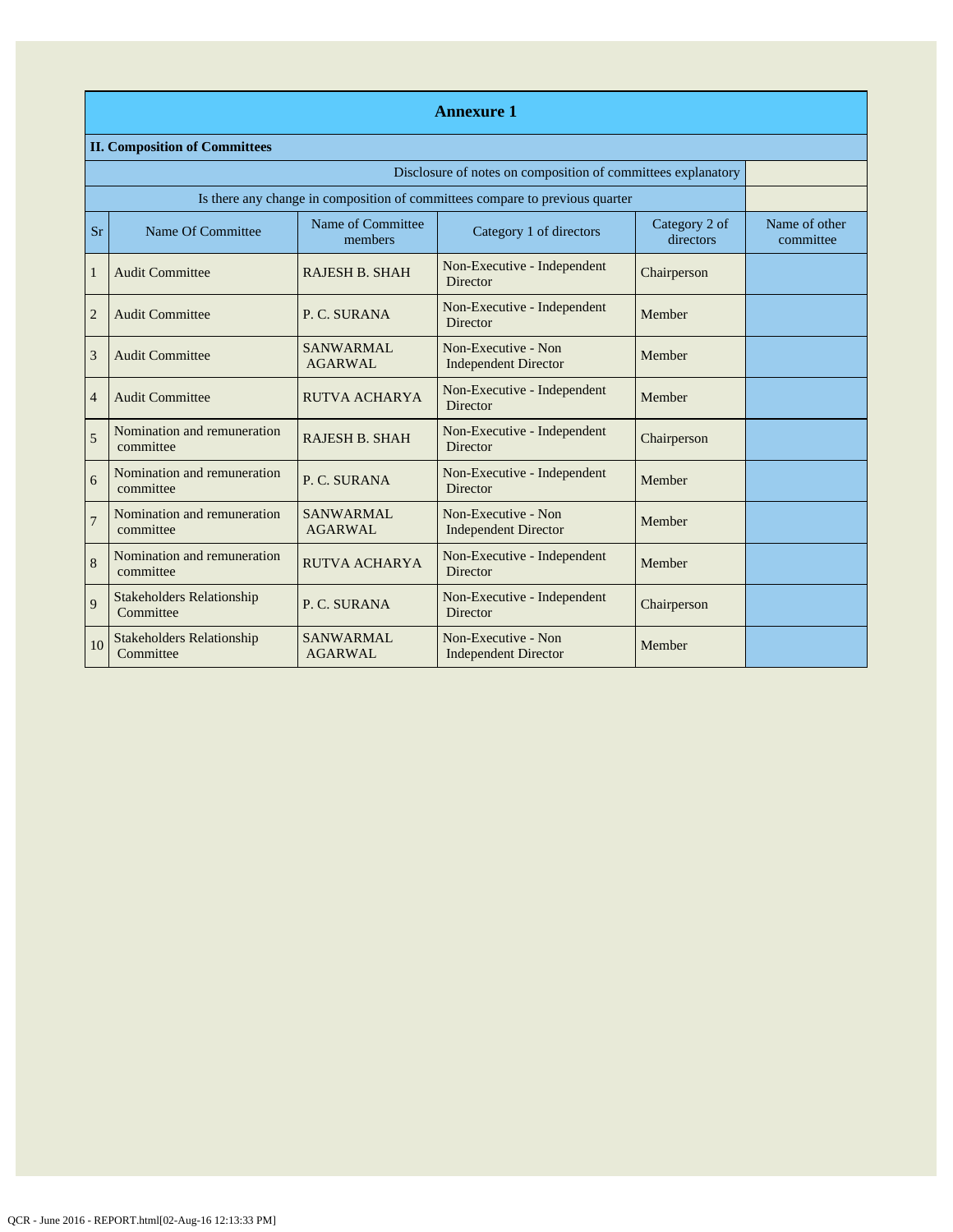|           | <b>Annexure 1</b>                             |                              |                                             |                            |                            |  |  |  |
|-----------|-----------------------------------------------|------------------------------|---------------------------------------------|----------------------------|----------------------------|--|--|--|
|           | <b>II. Composition of Committees</b>          |                              |                                             |                            |                            |  |  |  |
| <b>Sr</b> | Name Of Committee                             | Name of Committee<br>members | Category 1 of directors                     | Category 2 of<br>directors | Name of other<br>committee |  |  |  |
|           | <b>Stakeholders Relationship</b><br>Committee | P.K.<br><b>SHAHSHIDHARAN</b> | Non-Executive - Non Independent<br>Director | Member                     |                            |  |  |  |
|           | <b>Stakeholders Relationship</b><br>Committee | <b>RUTVA ACHARYA</b>         | Non-Executive - Independent<br>Director     | Member                     |                            |  |  |  |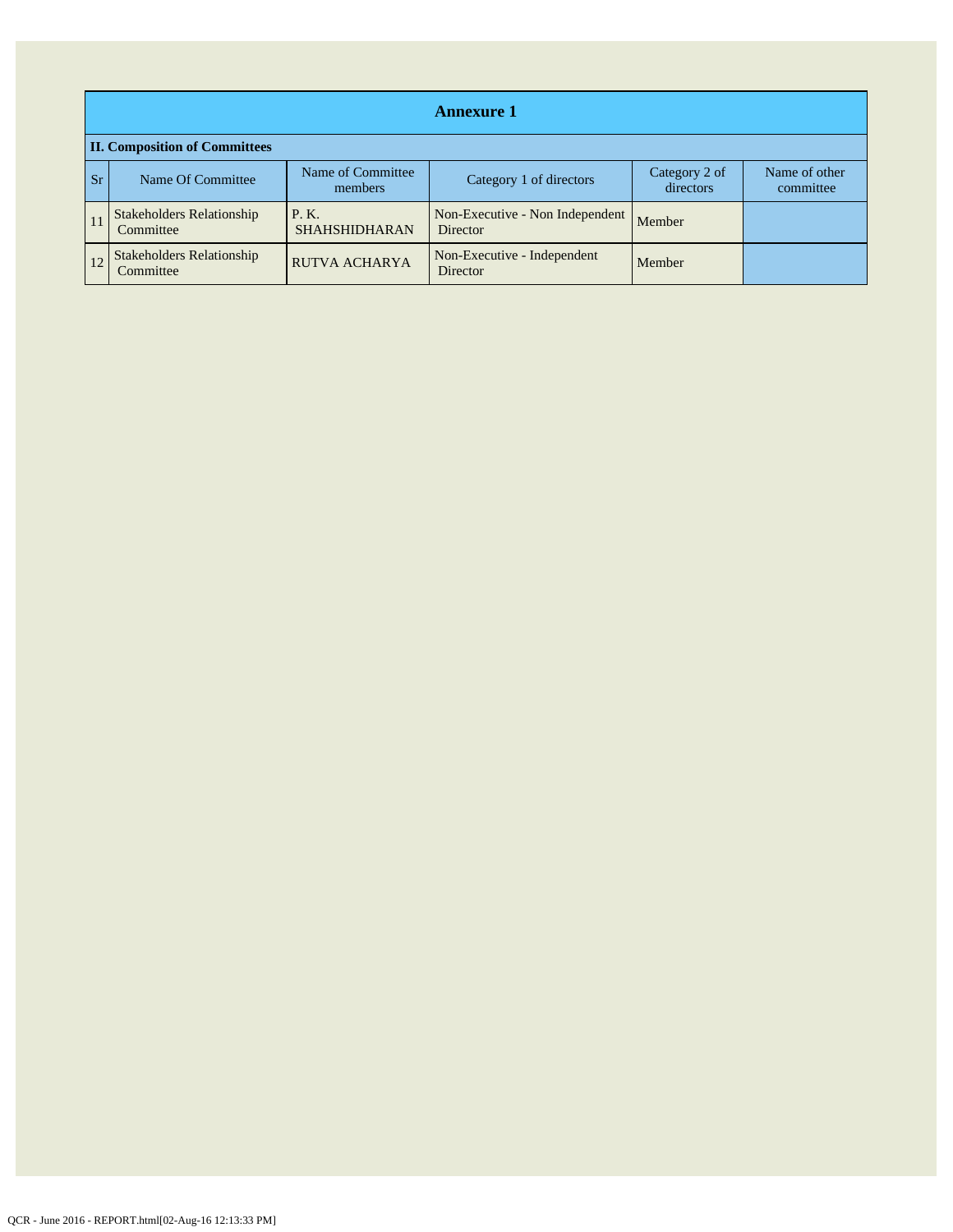|            | <b>Annexure 1</b>                                                |                                                         |                                                                |  |  |  |  |
|------------|------------------------------------------------------------------|---------------------------------------------------------|----------------------------------------------------------------|--|--|--|--|
|            | <b>Annexure 1</b>                                                |                                                         |                                                                |  |  |  |  |
|            | <b>III. Meeting of Board of Directors</b>                        |                                                         |                                                                |  |  |  |  |
|            | Disclosure of notes on meeting of board of directors explanatory |                                                         |                                                                |  |  |  |  |
| <b>Sr</b>  | $Date(s)$ of meeting (if any) in the<br>previous quarter         | $Date(s)$ of meeting (if any) in the<br>current quarter | Maximum gap between any two consecutive (in<br>number of days) |  |  |  |  |
|            | $05-02-2016$                                                     |                                                         |                                                                |  |  |  |  |
| $\sqrt{2}$ |                                                                  | 26-05-2016                                              | 110                                                            |  |  |  |  |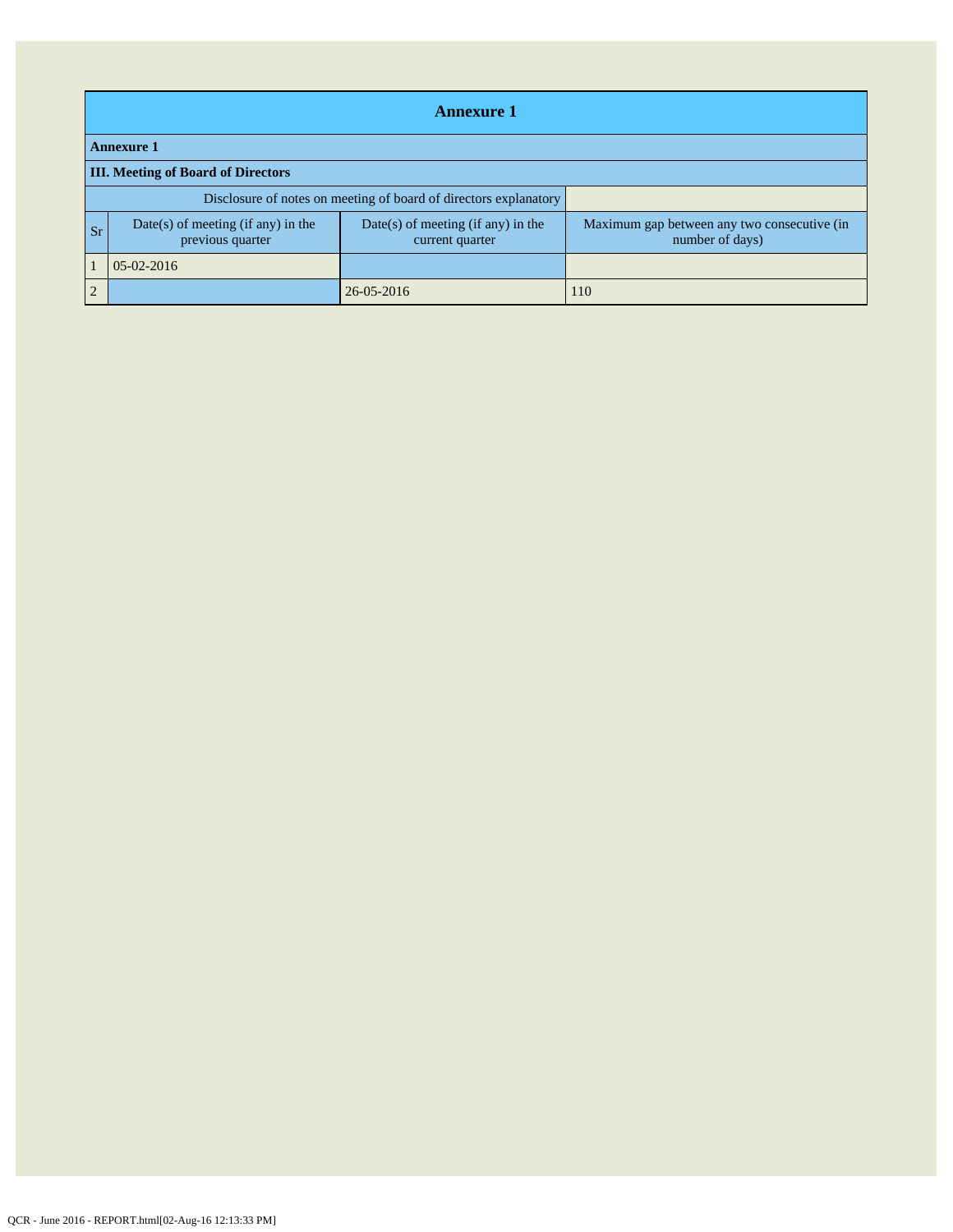|                | <b>Annexure 1</b>                                        |                                                                     |                                                     |                                           |                                                                     |                                                                            |  |
|----------------|----------------------------------------------------------|---------------------------------------------------------------------|-----------------------------------------------------|-------------------------------------------|---------------------------------------------------------------------|----------------------------------------------------------------------------|--|
|                | <b>IV. Meeting of Committees</b>                         |                                                                     |                                                     |                                           |                                                                     |                                                                            |  |
|                | Disclosure of notes on meeting of committees explanatory |                                                                     |                                                     |                                           |                                                                     |                                                                            |  |
| <b>Sr</b>      | Name of<br>Committee                                     | $Date(s)$ of meeting of<br>the committee in the<br>relevant quarter | Whether<br>requirement of<br>Quorum met<br>(Yes/No) | Requirement<br>of Quorum<br>met (details) | $Date(s)$ of meeting of<br>the committee in the<br>previous quarter | Maximum gap between any<br>two consecutive meetings (in<br>number of days) |  |
|                | Audit<br>Committee                                       | $26 - 05 - 2016$                                                    | Yes                                                 |                                           | $05-02-2016$                                                        | 110                                                                        |  |
| $\overline{2}$ | Nomination<br>and<br>remuneration<br>committee           | 26-05-2016                                                          | Yes                                                 |                                           |                                                                     |                                                                            |  |
| 3              | <b>Stakeholders</b><br>Relationship<br>Committee         | 26-05-2016                                                          | Yes                                                 |                                           |                                                                     |                                                                            |  |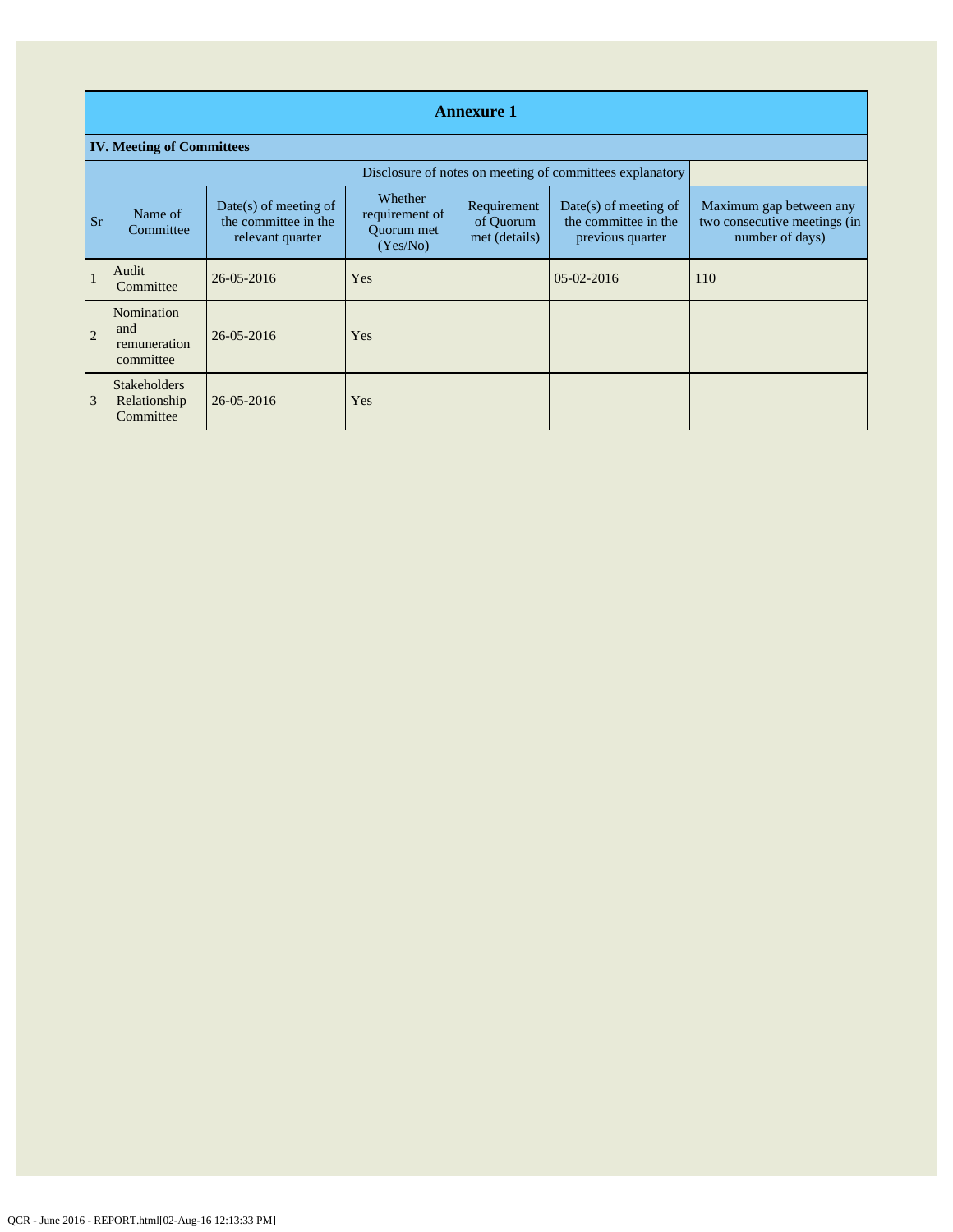|                | <b>Annexure 1</b>                                                                                         |                                  |                                                                    |  |  |  |
|----------------|-----------------------------------------------------------------------------------------------------------|----------------------------------|--------------------------------------------------------------------|--|--|--|
|                | <b>V. Related Party Transactions</b>                                                                      |                                  |                                                                    |  |  |  |
|                | Subject                                                                                                   | Compliance status<br>(Yes/No/NA) | If status is "No" details of non-<br>compliance may be given here. |  |  |  |
|                | Whether prior approval of audit committee obtained                                                        | Yes                              |                                                                    |  |  |  |
| $\overline{2}$ | Whether shareholder approval obtained for material RPT                                                    | <b>NA</b>                        |                                                                    |  |  |  |
|                | Whether details of RPT entered into pursuant to omnibus approval<br>have been reviewed by Audit Committee | <b>NA</b>                        |                                                                    |  |  |  |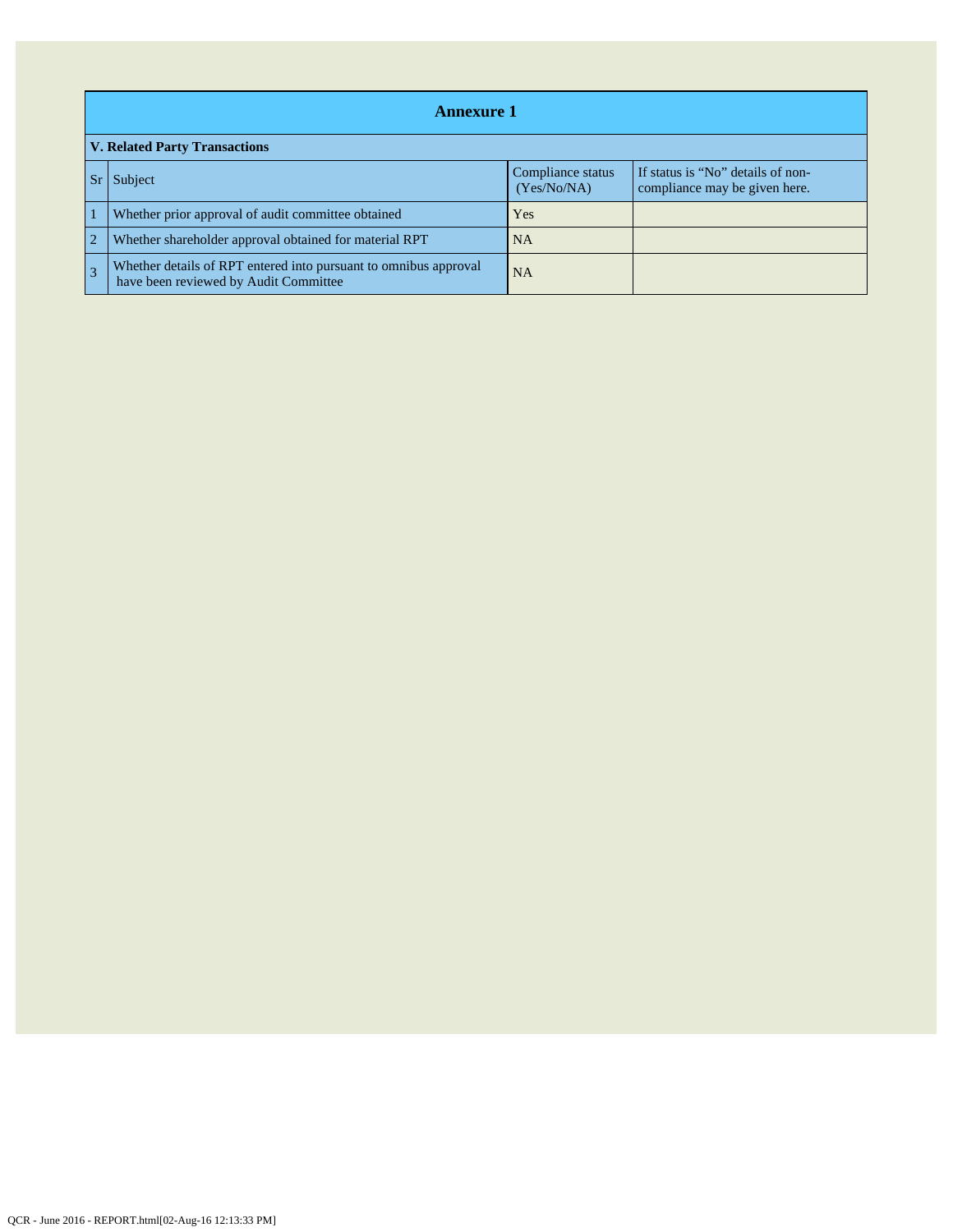|                | <b>Annexure 1</b>                                                                                                                                                                                               |                                  |  |  |  |  |
|----------------|-----------------------------------------------------------------------------------------------------------------------------------------------------------------------------------------------------------------|----------------------------------|--|--|--|--|
|                | <b>VI. Affirmations</b>                                                                                                                                                                                         |                                  |  |  |  |  |
| Sr             | Subject                                                                                                                                                                                                         | Compliance<br>status<br>(Yes/No) |  |  |  |  |
| $\mathbf{1}$   | The composition of Board of Directors is in terms of SEBI (Listing obligations and disclosure requirements)<br>Regulations, 2015                                                                                | Yes                              |  |  |  |  |
| $\overline{2}$ | The composition of the following committees is in terms of SEBI(Listing obligations and disclosure requirements)<br>Regulations, 2015 a. Audit Committee                                                        | Yes                              |  |  |  |  |
| 3              | The composition of the following committees is in terms of SEBI(Listing obligations and disclosure requirements)<br>Regulations, 2015. b. Nomination & remuneration committee                                   | Yes                              |  |  |  |  |
| $\overline{4}$ | The composition of the following committees is in terms of SEBI(Listing obligations and disclosure requirements)<br>Regulations, 2015. c. Stakeholders relationship committee                                   | <b>Yes</b>                       |  |  |  |  |
| 5              | The composition of the following committees is in terms of SEBI(Listing obligations and disclosure requirements)<br>Regulations, 2015. d. Risk management committee (applicable to the top 100 listed entities) | <b>NA</b>                        |  |  |  |  |
| 6              | The committee members have been made aware of their powers, role and responsibilities as specified in SEBI<br>(Listing obligations and disclosure requirements) Regulations, 2015.                              | Yes                              |  |  |  |  |
| $\overline{7}$ | The meetings of the board of directors and the above committees have been conducted in the manner as specified in<br>SEBI (Listing obligations and disclosure requirements) Regulations, 2015.                  | Yes                              |  |  |  |  |
| 8              | This report and/or the report submitted in the previous quarter has been placed before Board of Directors.                                                                                                      | Yes                              |  |  |  |  |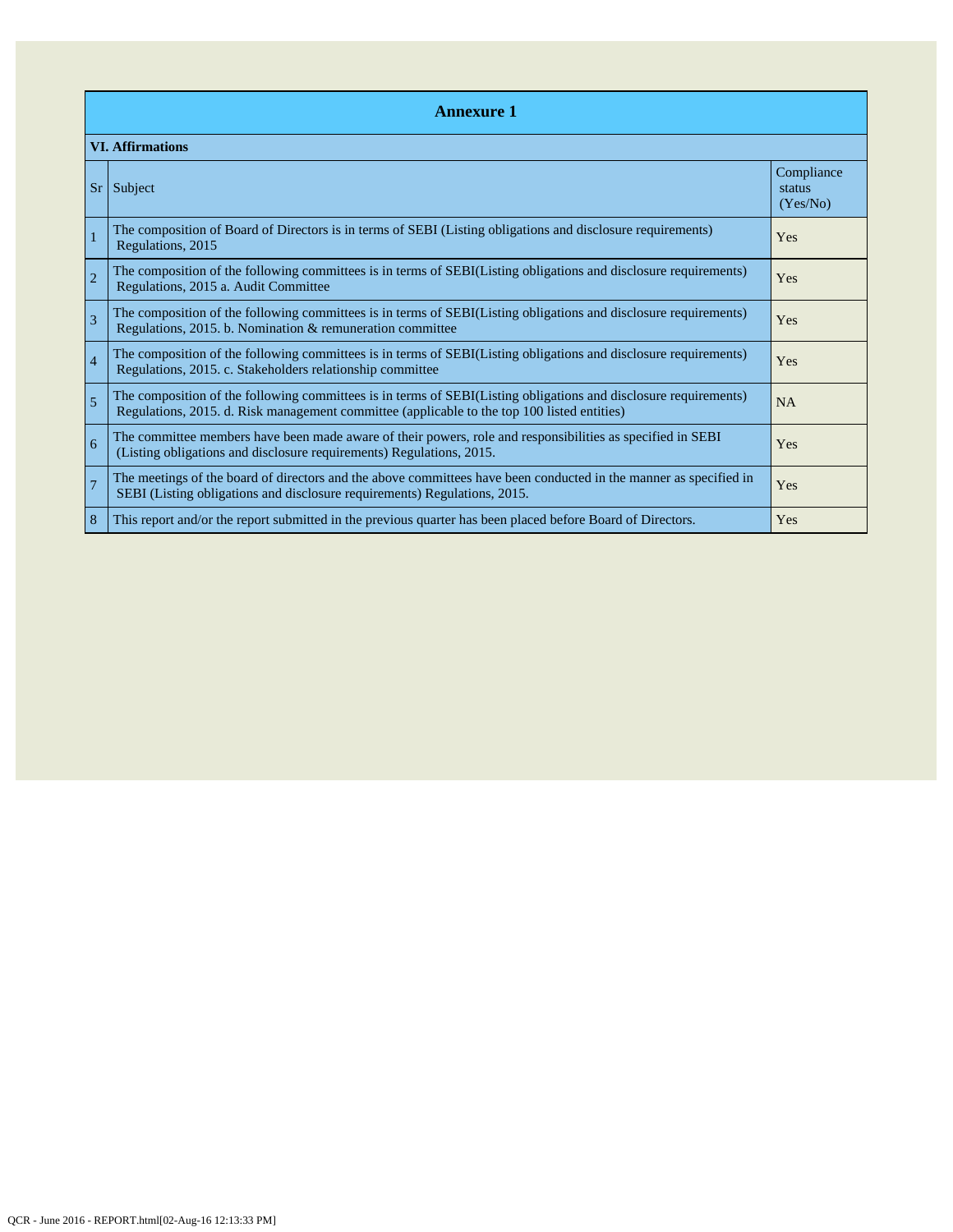| <b>Signatory Details</b> |                          |  |  |  |
|--------------------------|--------------------------|--|--|--|
| Name of signatory        | <b>SHRI THOMAS KOSHY</b> |  |  |  |
| Designation of person    | <b>CEO</b>               |  |  |  |
| Place                    | <b>AHMEDABAD</b>         |  |  |  |
| Date                     | 11-07-2016               |  |  |  |